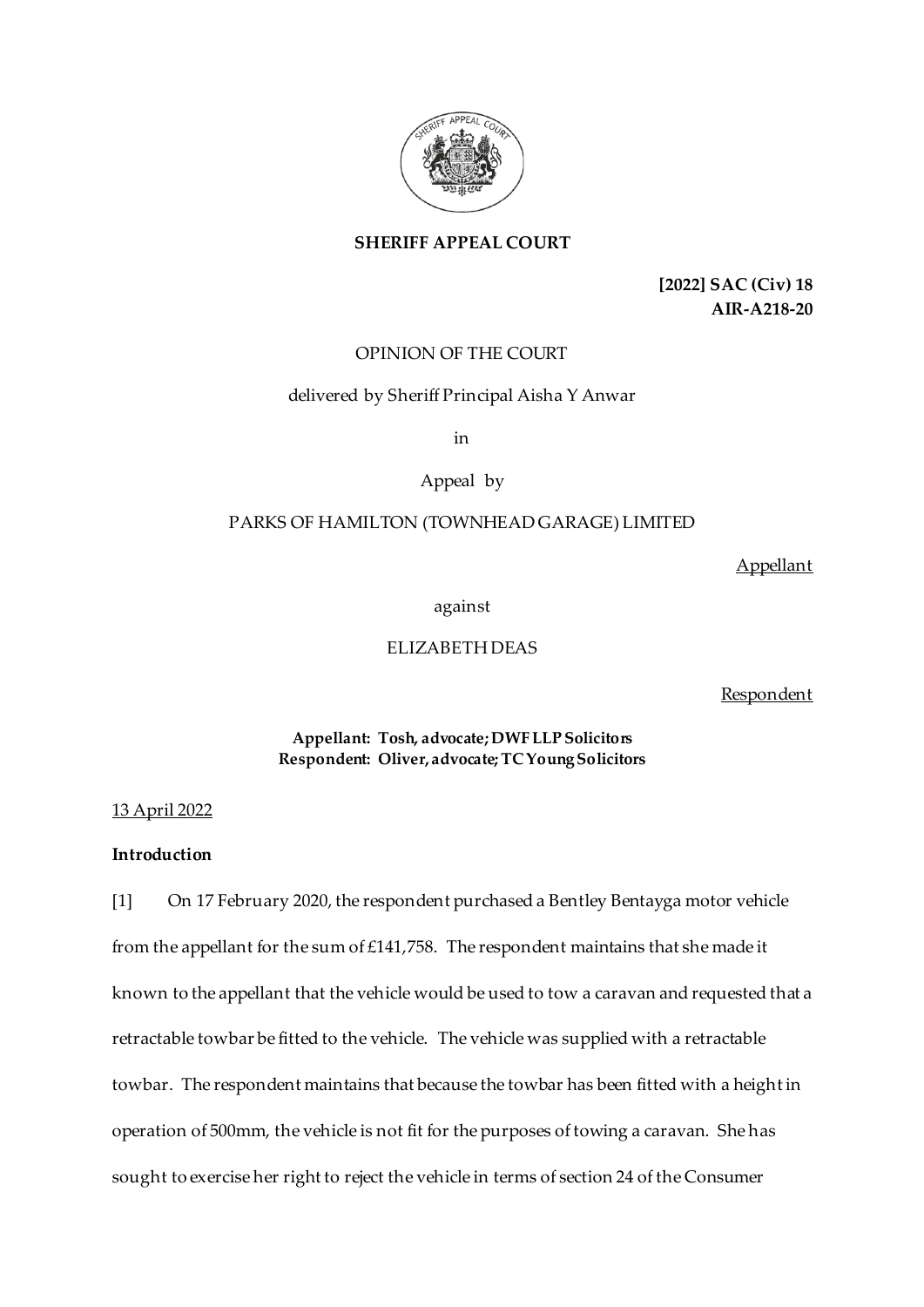Rights Act 2015. She seeks various orders including declarators that the vehicle was not fit for purpose, that she validly rejected it and that the appellant has acted in breach of contract. She seeks repayment of the purchase price and payment of the sum of  $£3,000$  in respect of loss and enjoyment of the vehicle.

[2] Following a diet of debate, the sheriff refused to dismiss the action and assigned a diet of proof before answer.

### **Grounds of Appeal**

[3] Before the sheriff, the appellant had challenged the respondent's title to sue. No appeal is taken against the sheriff's decision in that regard. The appellant had also challenged the relevancy and specification of the respondent's averments on a number of grounds, all of which were rejected by the sheriff. Before this court, three grounds of appeal are advanced by the appellant. Briefly stated, these are as follows:

1. That the sheriff erred in holding that the following averments in article 5 of condescendence, were suitable for inquiry: "*any car supplied to tow a caravan must be fitted with a towbar with a height in operation of no higher than 420mm. The towbar fitted to the car has a height in operation of 500mm and as such the car is not fit for the contracted purpose of towing a caravan"* (ground of appeal 1);

2. That the sheriff erred in holding that the respondent's averments in article 10 of condescendence which sought to support the third crave for damages in the sum of £3,000 were suitable for inquiry (ground of appeal 2); and

3. That the sheriff erred in holding that the respondent's second plea in law was sufficient to support the respondent's third crave (ground of appeal 3).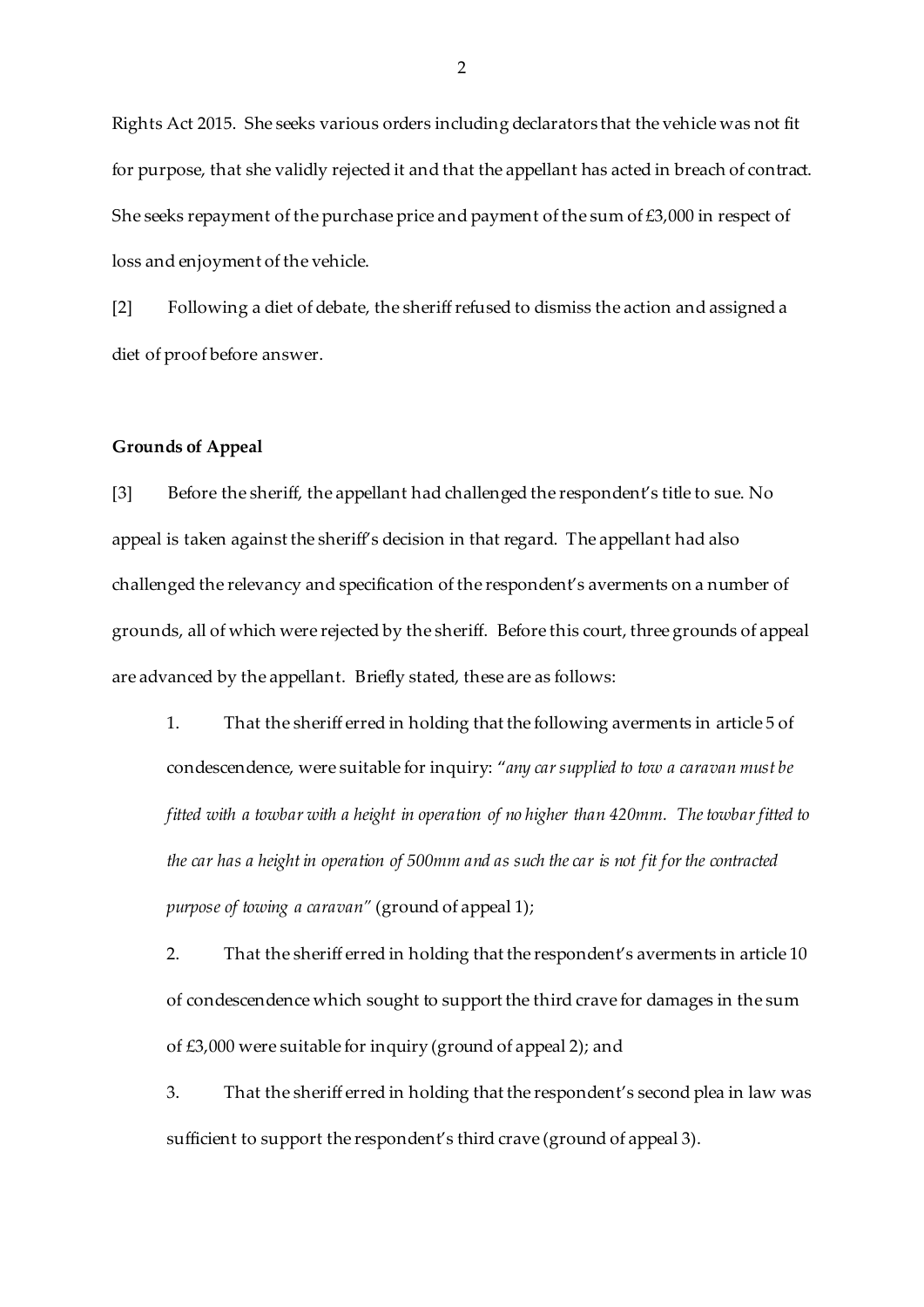#### **Submissions for the appellant**

[4] Counsel for the appellant adopted his note of argument. The appellant invited the court to allow the appeal, sustain the third and fourth pleas in law for the appellant (the former sought dismissal and the latter sought to exclude averments from probation), dismissal of the respondent's third crave and invited the court to refuse to admit to probation the respondent's averments in articles 5 and 10 of condescendence. The appellant acknowledged that if the appeal was successful, the action would require to proceed to a more limited proof before answer on matters which were not the subject of this appeal, namely the respondent's claims relating to the vehicle's paintwork and door mis-alignment. [5] In relation to the first ground of appeal, it was submitted that the respondent had failed to relevantly aver why the vehicle was not fit for the purpose of towing a caravan simply because its height in operation exceeded 420mm. While this question remained unanswered, the averments lacked specification: *MacDonald* v *Glasgow Western Hospitals* 1954 SC 453. The sheriff had erred in her construction of the respondent's averments. The respondent's case was not simply that a towbar attached to this vehicle at a height of 500mm was too high to tow a caravan, but rather that no vehicle with a height in operation of 500mm is fit to do so. The respondent had failed to explain why the height of the towbar rendered it unfit to tow a caravan. The sheriff had concluded that there was no material prejudice caused to the appellant by this lack of specification on the basis that the appellant had instructed and lodged expert reports. However, those reports had been prepared on the understanding that the respondent advanced a case that any vehicle supplied to tow a caravan required to have a height in operation of no more than 420mm in terms of EU Directive 94/20/EC. At debate, the respondent had conceded that she did not advance a case under EU Directive 94/20/EC. The appellant is now unable to discern why it is said that any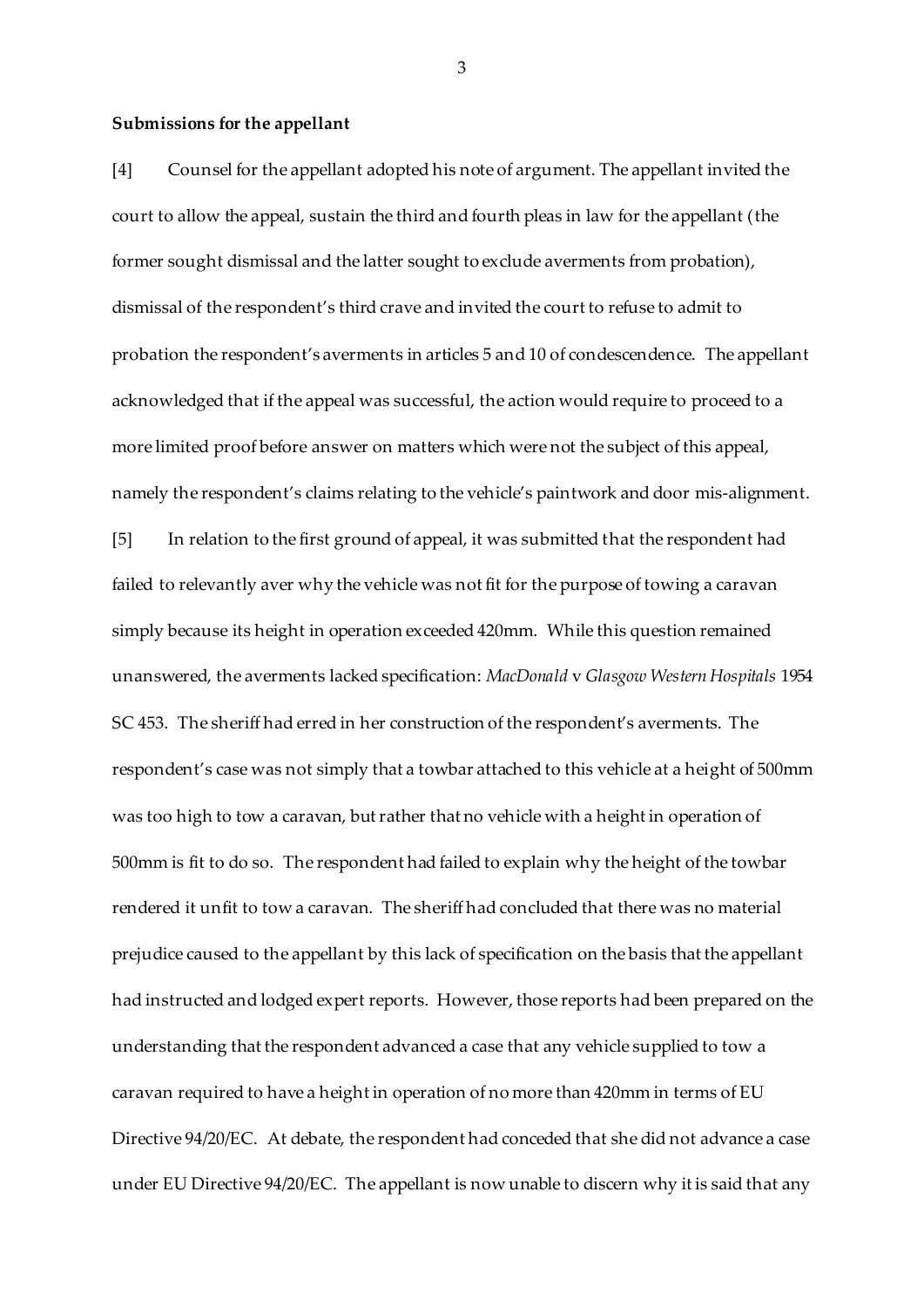vehicle with a height in operation of above 420mm is not fit for the purposes of towing a caravan. If the respondent relied upon a legislative or regulatory requirement that requires to be set out (Macphail*, Sheriff Court Practice,* 3 rd ed, 2006). Absent any explanation, the respondent's averments are so lacking in specification that they are irrelevant, or at least, the appellant is materially prejudiced by the lack of fair notice: *Eadie Cairns* v *Programmed Maintenance Painting* 1987 SLT 777. Insofar as it may be argued that an explanation for the unfitness of the vehicle to tow a caravan can be found in the expert report lodged by the respondent, that report is not referred to in the pleadings nor incorporated; the court cannot have regard to it at debate: *Gordon* v *Davidson* (1864) 2 M 758; Macphail, paragraph 13.05. The present action was not a commercial action in which reliance might be placed upon an expert report to provide a greater degree of specification of a claim; it is an ordinary action to which traditional rules of pleadings applied.

[6] In relation to the second ground of appeal, it was submitted that the single averment relied upon by the respondent in support of her third crave for payment of  $\text{\pounds}3,000$  was entirely lacking in specification. If the loss claimed is patrimonial loss, the respondent is required to give fair notice of the nature and extent of the loss and claimed and how it is quantified: *Jamieson* v *Allan McNeil & Son WS* 1974 SLT (Notes) 9. If the loss is nonpatrimonial, the nature and extent still requires to be explained; Macphail, paragraph 9.30. In any event, what the respondent seeks to be compensated for and how that loss is measured requires to be specified; *Hewer* v *Brown* 1990 SCLR 548.

[7] Moreover, if the respondent has validly rejected the vehicle, she is entitled to a refund, subject to any deduction for use; Consumer Rights Act sections 20(7) and 24(8). She may only claim damages in the circumstances set out in section 20(19). It was accepted that this argument had not been advanced before the sheriff, however it was submitted that this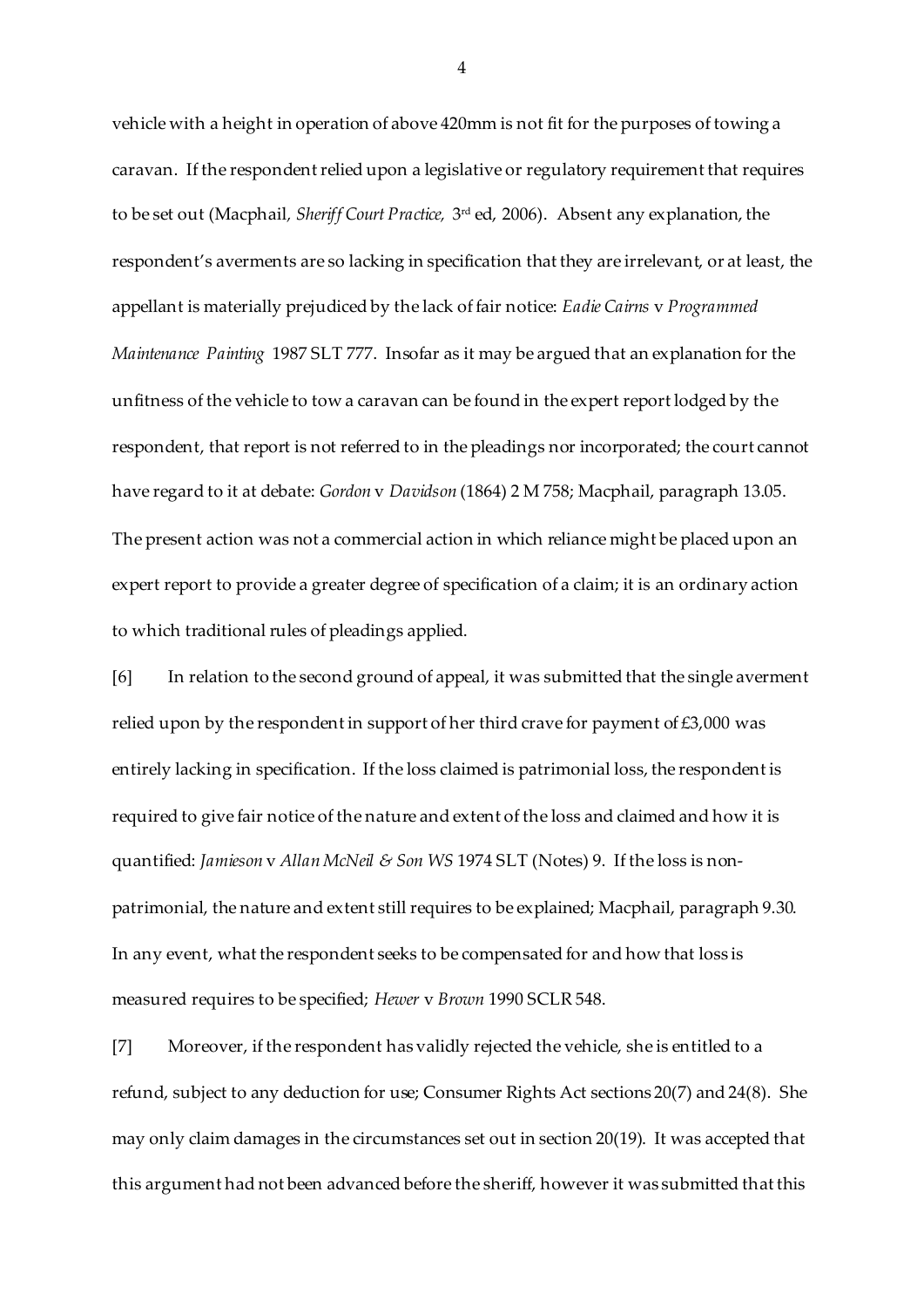court should exercise its discretion and consider this argument, it being a short point of law and the sheriff being in no better position to consider it than this court.

[8] Finally, in relation to the third ground of appeal, the respondent has not stated a plea in law which on the facts averred, would entitle her to decree in terms of her third crave.

#### **Submissions for the respondent**

[9] Counsel for the respondent adopted his written note of argument. The respondent invited the court to refuse the appeal and adhere to the sheriff's interlocutor.

[10] It was submitted that there was a risk that the purpose of written pleadings was being lost sight of in the appellant's numerous technical pleading points. The purpose of written pleadings is to provide fair notice: *Esso Petroleum Co* v *Southport Corp* [1956] AC 218; Macphail para 9.07. During the diet of debate a large number of pleading points had been advanced on behalf of the appellant. The three points advanced before this court might have been fully addressed by the sheriff, had they been the focus of the arguments presented at the diet of debate.

[11] The disordered nature of the appellant's pleadings had caused difficulties. The respondent has been hindered in identifying the key disputed issues between the parties. [12] In answer to the first ground of appeal, it was submitted that the respondent had made succinct averments as to the why the vehicle did not conform to the implied terms that it be fit for the purposes of towing a caravan. When considering whether the respondent's averments give the appellant fair notice, the court requires to consider the pleadings broadly. The degree of specification will depend upon the circumstances of the case: Macphail, para 9.29. It is for the appellant to satisfy the court that the action should be dismissed; *Jamieson* v *Jamieson* 1952 SC (HL) 44.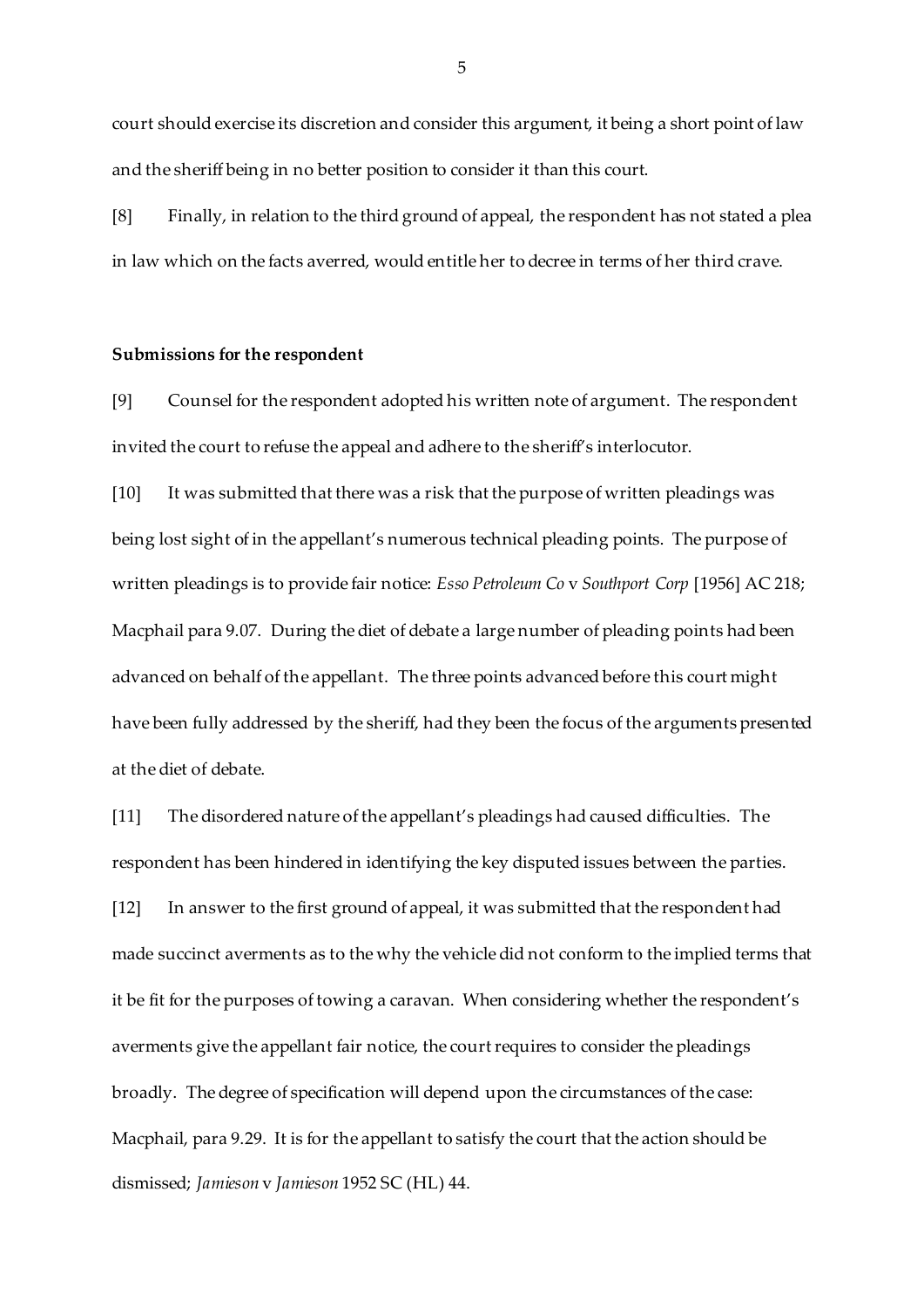[13] It is apparent from the appellant's own pleadings that the appellant understands the case made against it. The appellant avers that a reasonable person would make arrangements for the height of a caravan to be raised, to ensure a downward load on the tow ball of the tow bar. Moreover, the appellant had sight of expert reports lodged by both parties which addressed whether a vehicle can safely tow a caravan with a towbar operating at a height above 420mm. There are four reports lodged on behalf of the appellant and one for the respondent. The appellant's report may address the question of whether the towbar complied with various EU instruments however, no case relating to the application of any EU Directive was pled. The appellant is a national car retailer which operates at least one dealership for Bentley. It has direct access to specialist technical knowledge from Bentley who manufactured the vehicle. It does not require the same degree of specification that might be required by someone outwith the industry: *MacDonald* v *Glasgow Western Hospitals*  1954 SC 453.

[14] The appellant sought to argue before this court that no reference could be made to the expert reports lodged by the parties on the basis that these were not incorporated into the pleadings. However, both parties made extensive reference to these reports at debate. The sheriff made reference to these reports in her note. In any event, the sheriff and this court are entitled to look at the expert reports to establish whether a lack of fair notice in the pleadings is likely to cause material prejudice. Neither *Eddie Cairns* nor *Gordon* prohibit such an approach.

[15] In relation to the second ground of appeal, the respondent has provided adequate specification for what is a straightforward claim for loss of amenity and use. The claim is one of non-pecuniary loss which, much like a claim for solatium is a mixed question of fact and law. The loss of use was clearly the inability to tow a caravan and having a car with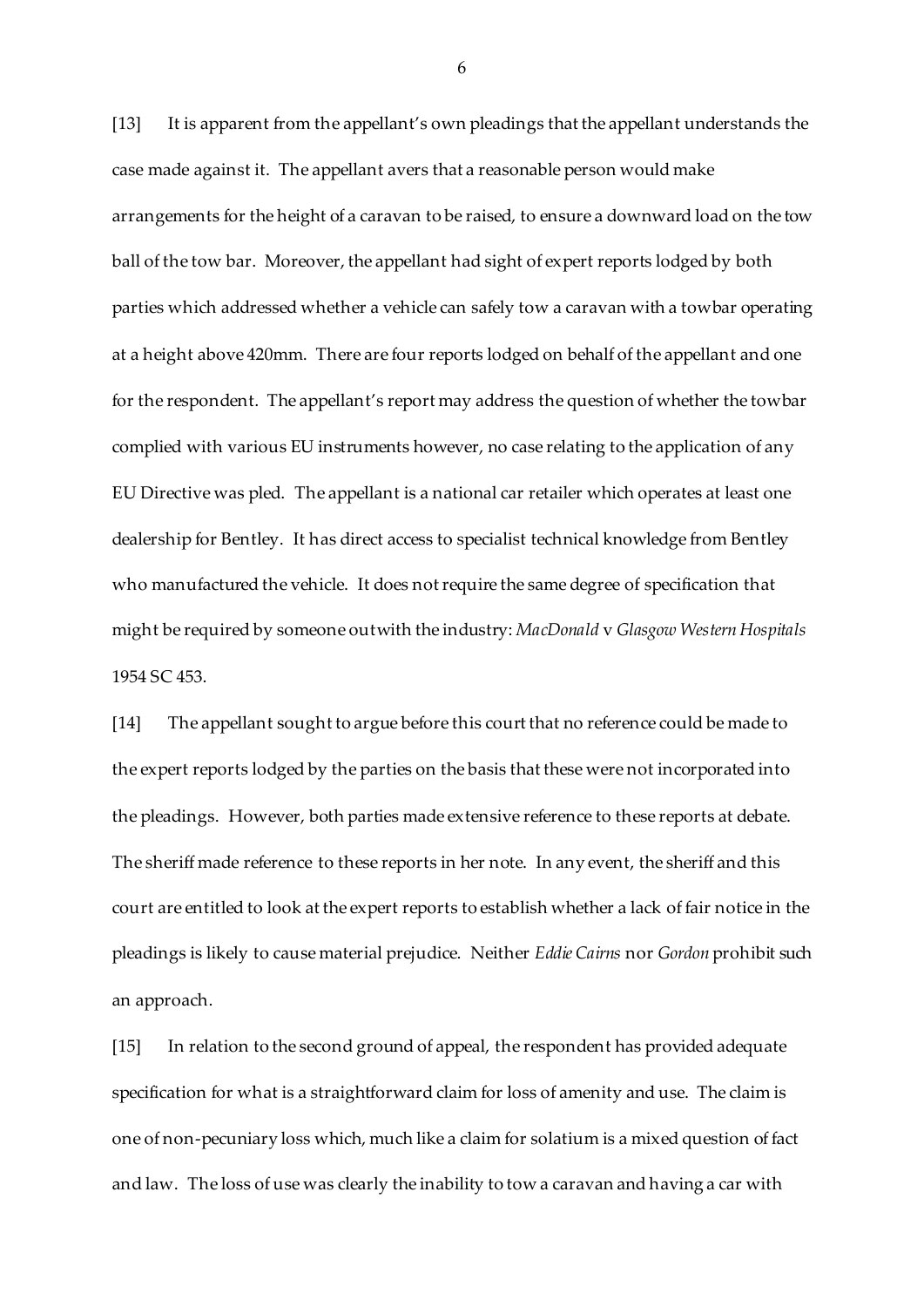defective paintwork. The respondent has averred the date of purchase and has averred the nature and period of the loss of use of the vehicle. The appellant is wrong to categorise the respondent's claim as patrimonial in nature; the claim is for general damages and compensates the respondent for the lack of advantage and the inconvenience caused by not having a vehicle able to perform the full recreational functions she bargained for: *Beechwood Birmingham Ltd* v *Hoyer Group UK Ltd* [2011] QB 357. Damages of the nature of loss of use or amenity in a consumer contract are not capable of precise quantification: *Ruxley Electronics* v *Forsyth* [1996] AC 344.

[16] The appellant's submission in relation to sections 20(7), 20(19) and 24(8) ought not to be entertained by the court. No explanation has been provided as to why this argument was not raised in the sheriff court at debate. In any event, the statutory remedies provided by the 2015 Act are not substitutionary to the respondent's pre-existing common law rights. Nothing in section 20(19) suggests that it restricts the circumstances in which damages can be claimed. The appellant's submission is premised on the proposition that any loss of use would be compensated by taking into account any deduction for use such that there cannot be a claim for damages. That is simply incorrect.

[17] Finally, in relation to the third ground of appeal, the respondent's first plea in law sets out that there has been a breach of contract. Her second plea in law is that the sum sued for is a reasonable estimate of her losses. This provides fair notice in what is a straightforward claim.

[18] Counsel for the respondent explained that a prevailing practice had developed for various technical and nuanced pleading points to be taken by defenders in motor vehicle rejection claims which are not designed to clarify the matters in dispute but instead have the effect of delaying resolution.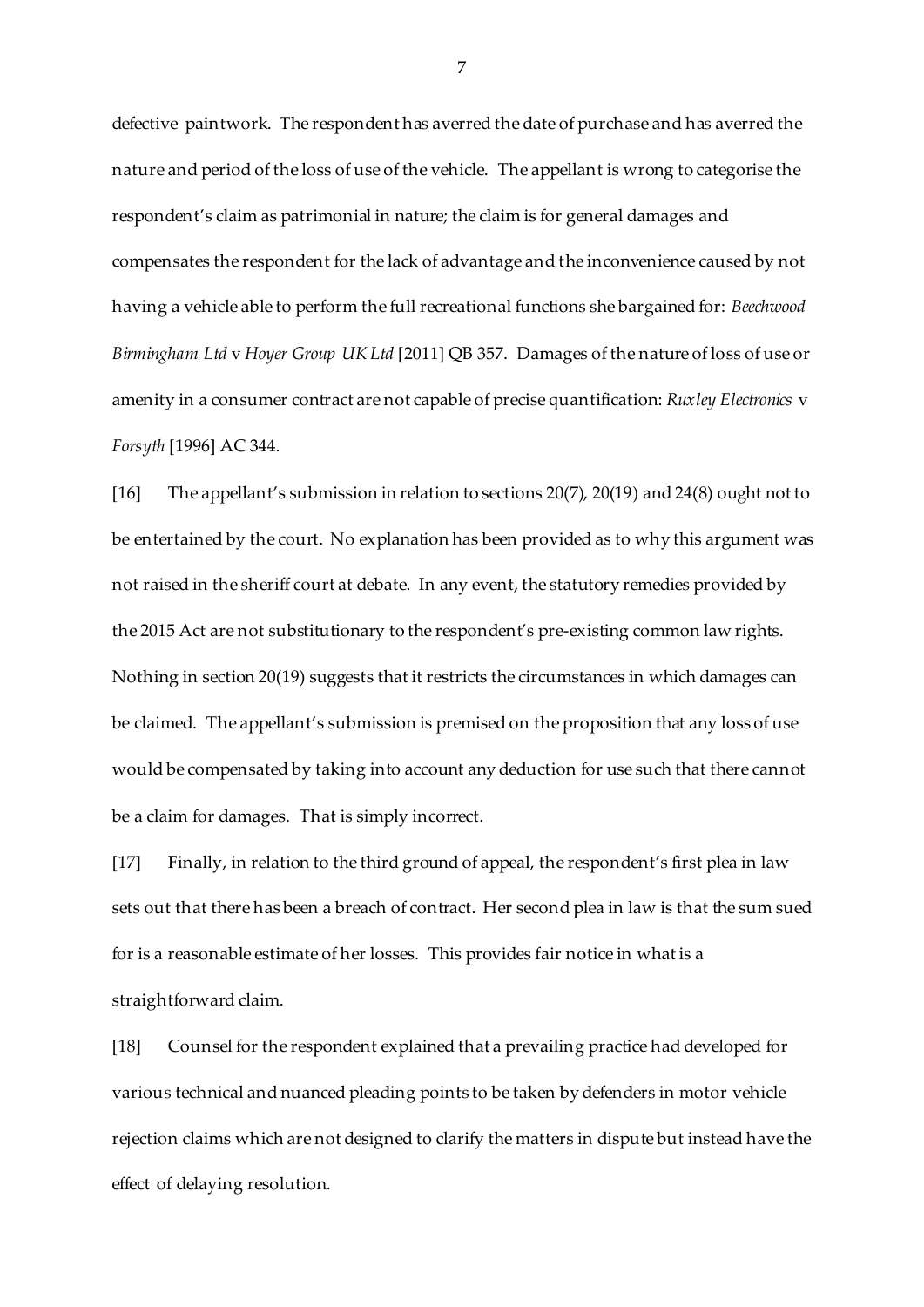### **Decision**

### *Ground of appeal 1*

[19] At the diet of debate, the appellant had sought to persuade the sheriff that the respondent's averments were so lacking in specification that they were irrelevant. At paragraphs 66 to 72 of her note, the sheriff sets out in fairly brief terms, her decision in relation to what she described as the appellant's "third attack on the relevancy of the [respondent's] averments". The sheriff correctly identified the well-known test for relevancy set out by Lord Normand in *Jamieson* v *Jamieson* 1952 SC (HL) 44 at 50. She correctly noted by reference to Macphail (3rd edition) at paragraph 9.29, that when deciding whether a defender has been given fair notice of the pursuer's case, the court will consider matters broadly and will only regard a complaint of lack of fair notice as justifiable if it is likely to result in material prejudice to the defender.

[20] She concluded that the appellant had received fair notice of the respondent claim, namely that the respondent offered to prove that the towbar attached to the car, at a height of 500mm, was too high to tow a caravan.

[21] The appellant submitted that the sheriff had erred in her construction of the following averments in Article 5: "*It is not, specifically, any car supplied to tow a caravan must be fitted with a towbar with a height in operation of no higher than 420mm. The towbar fitted to the car has a height in operation of 500mm and as such the car is not fit for the contracted purpose of towing a caravan."* I do not accept the appellant's argument that these two averments must be treated as being inextricably linked. The respondent's pleadings are undoubtedly inelegantly, perhaps even clumsily, expressed. The first averment is general in nature; the second is specific to what are said to be the facts of this case. On a broad reading, the material fact which the respondent offers to prove is tolerably clear, and correctly identified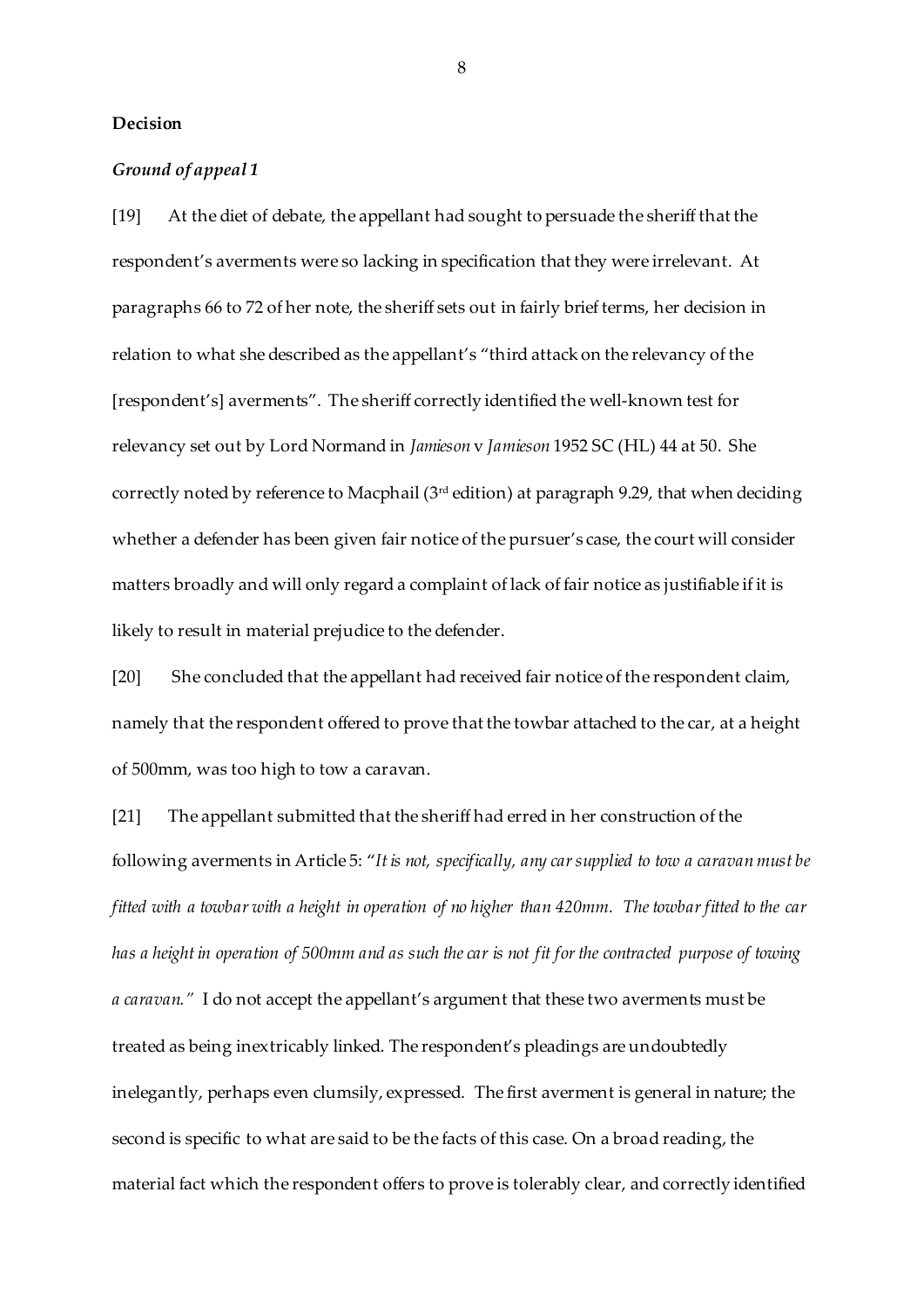by the sheriff, namely that the towbar fitted to the vehicle has a height in operation of 500mm rendering it unfit for the purpose of towing a caravan. The second averment is sufficiently specific to merit enquiry at proof before answer.

[22] I am not persuaded that the absence of any averments explaining why a vehicle with a height in operation of 500mm is not fit for the purpose of towing a caravan constitutes a fundamental lack of specification. A plea of lack of specification finds its proper application in cases where a defender does not know the case to be made against it and objects to being taken by surprise at the proof: *MacDonald* v *Glasgow Western Hospitals,* 1954 S.C. 453, per Lord Cooper at p465.

[23] As explained by Lord Brodie, delivering the opinion of the court in *Richards* v *Pharmacia Ltd* [2018] CSIH 31, at para [47]:

"When what is in issue is specification, as is self evident, what is required will depend on the nature of the case but regard must also be had to the identity of whom the pleadings are primarily addressed: the other party; and what the other party is already aware of and what the other party may be taken readily to understand."

[24] The present case is a straight-forward, simple consumer claim, made complicated by the manner of pleading. The appellant can be taken to readily understand that which it has chosen to investigate, that upon which it has sought the opinion of an expert and that which it has chosen to aver in its answers. Viewed from that perspective, it cannot legitimately be said that the respondent has failed to aver her case with sufficient clarity and precision to allow the appellant to understand the case made against it.

[25] The respondent has lodged as a production a report of an engineer, Mr Percy (production 5/2). In his report, Mr Percy refers to EC Directive 94/20/EC which is said to impose a requirement that the towball height of a towing vehicle should be between 350mm and 420mm when in operation. Mr Percy also considers general safety concerns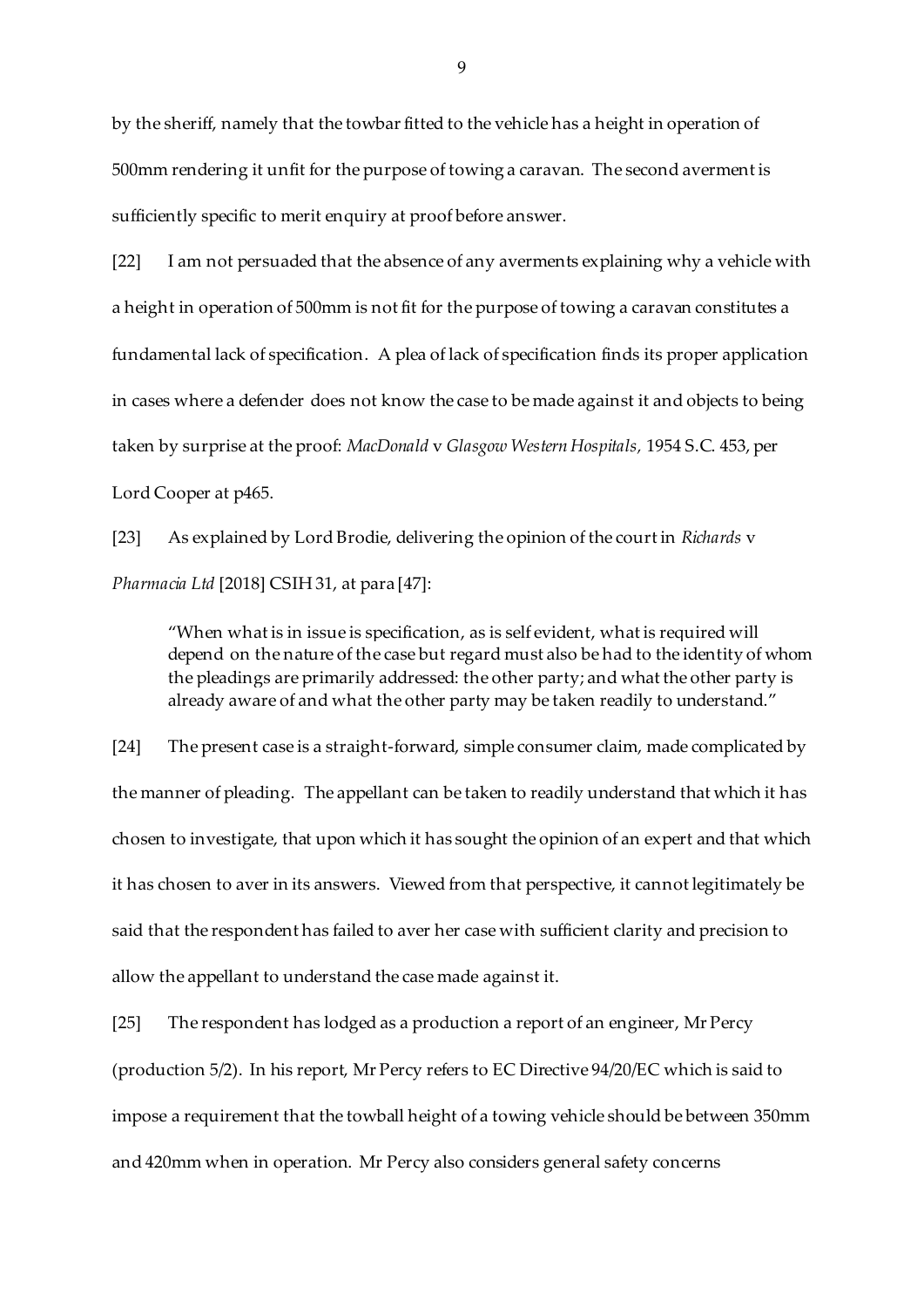independent of whether the vehicle is subject to the requirements imposed by EU legislation. At page 5 of his report he considers the effect upon braking and stability of the towing vehicle and the caravan, if the caravan is "nose high"; he sets out his opinion in relation to the "forces acting as the caravan 'pushes' into the rear of the braking vehicle"; at page 9, he refers to the height of the tow bar putting the "the caravan at an incline leading to a limited clearance at the rear" and to the position of the caravan while attached having an "adverse effect upon the vehicle's ability to brake properly". He concludes at page 9 that "in my opinion when the car and caravan are attached it's unsafe and likely to cause damage to the caravan and in the event of an incident cause a hazard to other road users."

[26] In response, the appellant has lodged three expert reports by Mr Reid, also an engineer (productions 6/29, 6/30 and 6/32). Mr Reid explains that in his opinion, the height requirement specified in EC Directive 90/24/EC does not apply to off-road vehicles. He was also asked by the appellant specifically to consider whether "the vehicle is not fit for purpose as it cannot safely tow a caravan due to the towbar operating at a height above 420mm [at 500mm]". In the body of his first report, Mr Reid addresses what he describes as the "pursuer's complaint" that the towball is too high causing the caravan to sit dangerously low at the rear. He suggests at page 7 of his first report that spacers are commonly used to raise the height of a caravan to ensure" that a caravan is towed in a level/horizontal position". In his second report, he states at page 14 that "a standard A frame spacer could easily be fitted" and that "the [respondent] can make simple, inexpensive arrangements to raise the height if her caravan which would allow it to be towed sufficiently level and safely by the vehicle". A video has been lodged purporting to demonstrate how this can be achieved (production 6/33).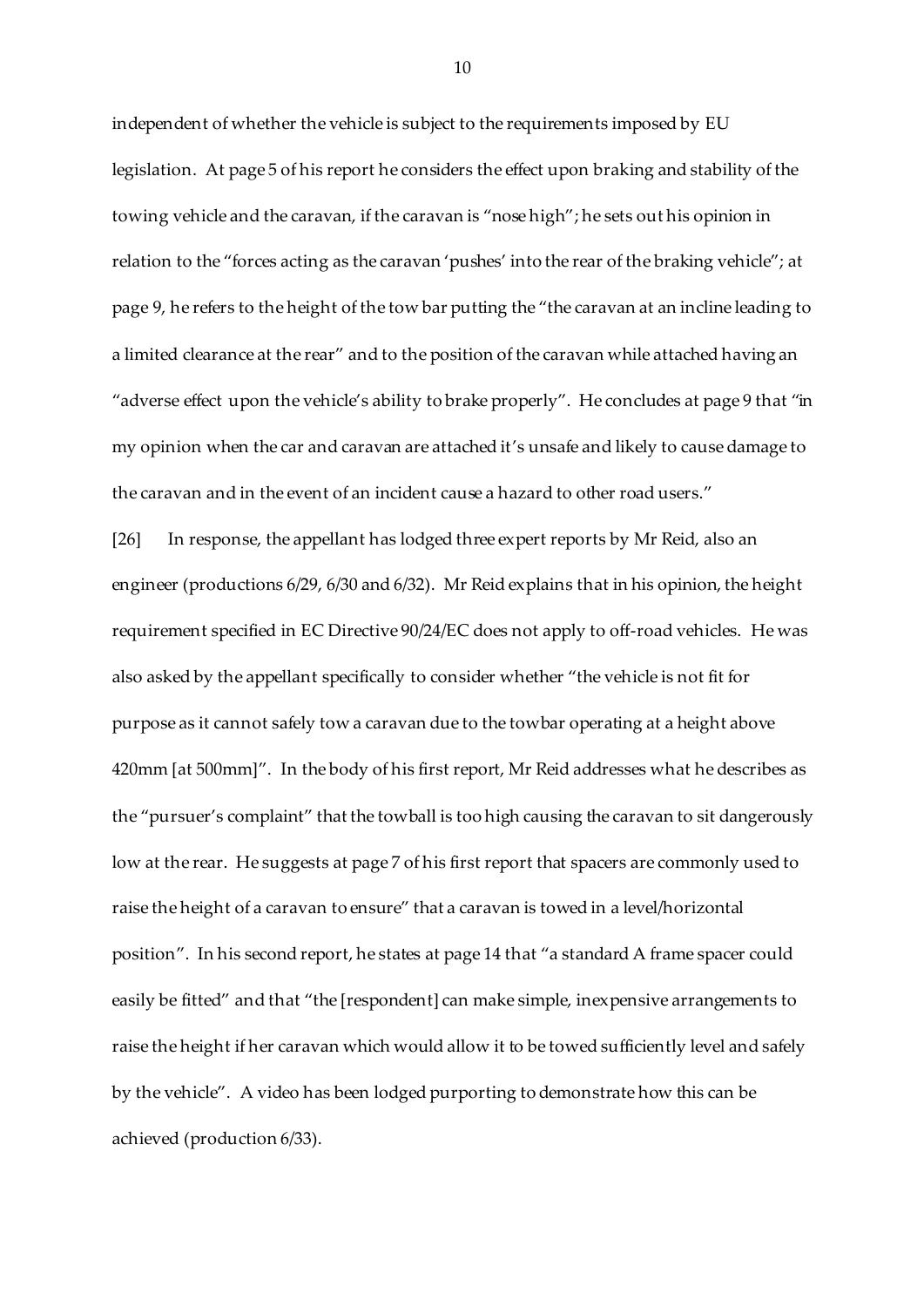[27] Having regard to these reports, the appellant in its answers has explained at length why the requirements of EC Directive 90/24/EC do not apply to off-road vehicles. That matter does not appear to be in dispute. The appellant however goes further. In Answers 5(v), the appellant avers "a reasonable person would make arrangements for the height of a caravan to be raised, if required, to operate with a towbar with an operational coupling height in excess of 420mm to ensure a downward load on the towball of the towbar in accordance with section 98 of the Highway Code." In Answers 5(xiii) the appellant makes reference to the respondent's complaint that "her caravan was sitting too high at the front end causing the rear end to be too low to the ground".

[28] It is clear from the appellant's pleadings and the reports lodged on its behalf that it had an awareness of, and readily understood the case it required to answer.

[29] During the diet of debate, notwithstanding a failure on the part of either party to refer to or incorporate their expert reports into their respective pleadings, the reports were referred to at length. Upon examining the expert reports, the sheriff concluded that the appellant was not materially prejudiced by a lack of fair notice of the case pled against it. She was correct to do so.

[30] During the appeal, the appellant sought to advance an argument which was not foreshadowed in the note of appeal. It was submitted that the sheriff had not been entitled to have regard to the expert reports. No explanation was tendered as to why this ground of appeal was only advanced at the appeal hearing and no motion was made to amend the grounds of appeal. That being the case, on one view, this further ground of appeal is not properly before the court and does not require to be considered further. However, as I was addressed by counsel for both parties on the issues arising, I will deal with the argument briefly.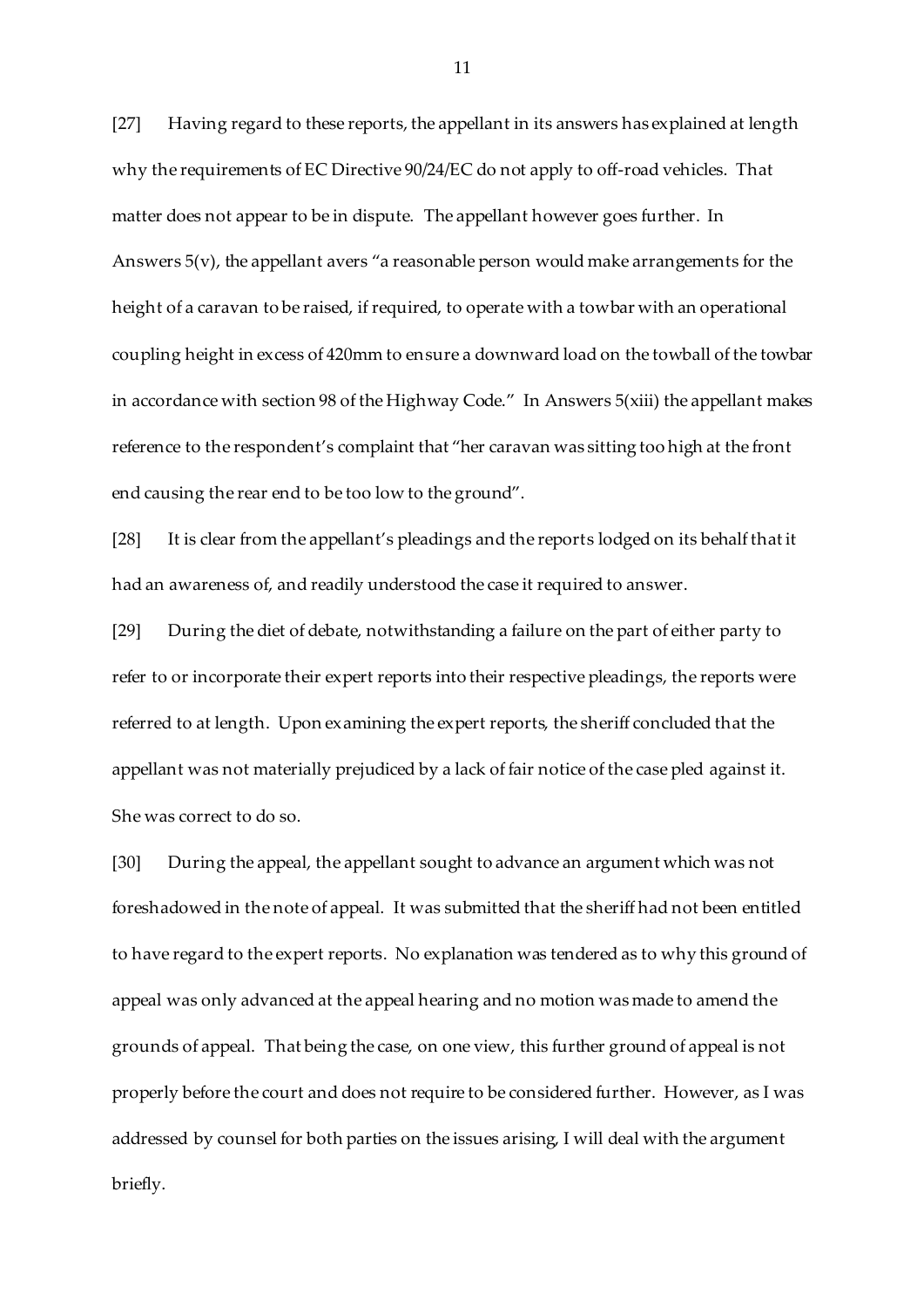[31] The appellant relied upon the opinions of the court in *Gordon v Davidson* (1864) 2 M 758 and *Eadie Cairns* v *Programmed Maintenance Painting* 1987 SLT 777. It was submitted that as the expert report for the respondent had not been referred to nor incorporated into the pleadings, it could not be referred to at debate.

[32] It was clear from the submissions made at the debate and from the sheriff's note that both parties had in fact made extensive references to the expert reports, without objection. It was thus rather surprising to find the sheriff's reference to the expert reports challenged upon appeal.

[33] In any event, in my judgement, this criticism of the sheriff's approach is misconceived. *Eddie Cairns* was concerned with whether the court could have regard at a diet of debate, to the terms of expert reports which had not been incorporated into the pursuer's pleadings, and were not the subject of agreement, for the purposes of testing the relevancy of pursuer's pleadings. In the present case, both parties had lodged expert reports and made reference to these without objection, at the diet of debate. In her note, the sheriff has referred to the appellant's expert reports, not for the purposes of testing the relevancy of the respondent's pleadings, nor for seeking clarity or a greater degree of specification of the respondent's case as pled on record. She has examined the terms of the respondent's expert reports to assess the question of whether the appellant's assertion of material prejudice was well founded. She was entitled to do so.

[34] Ground of appeal one is accordingly refused.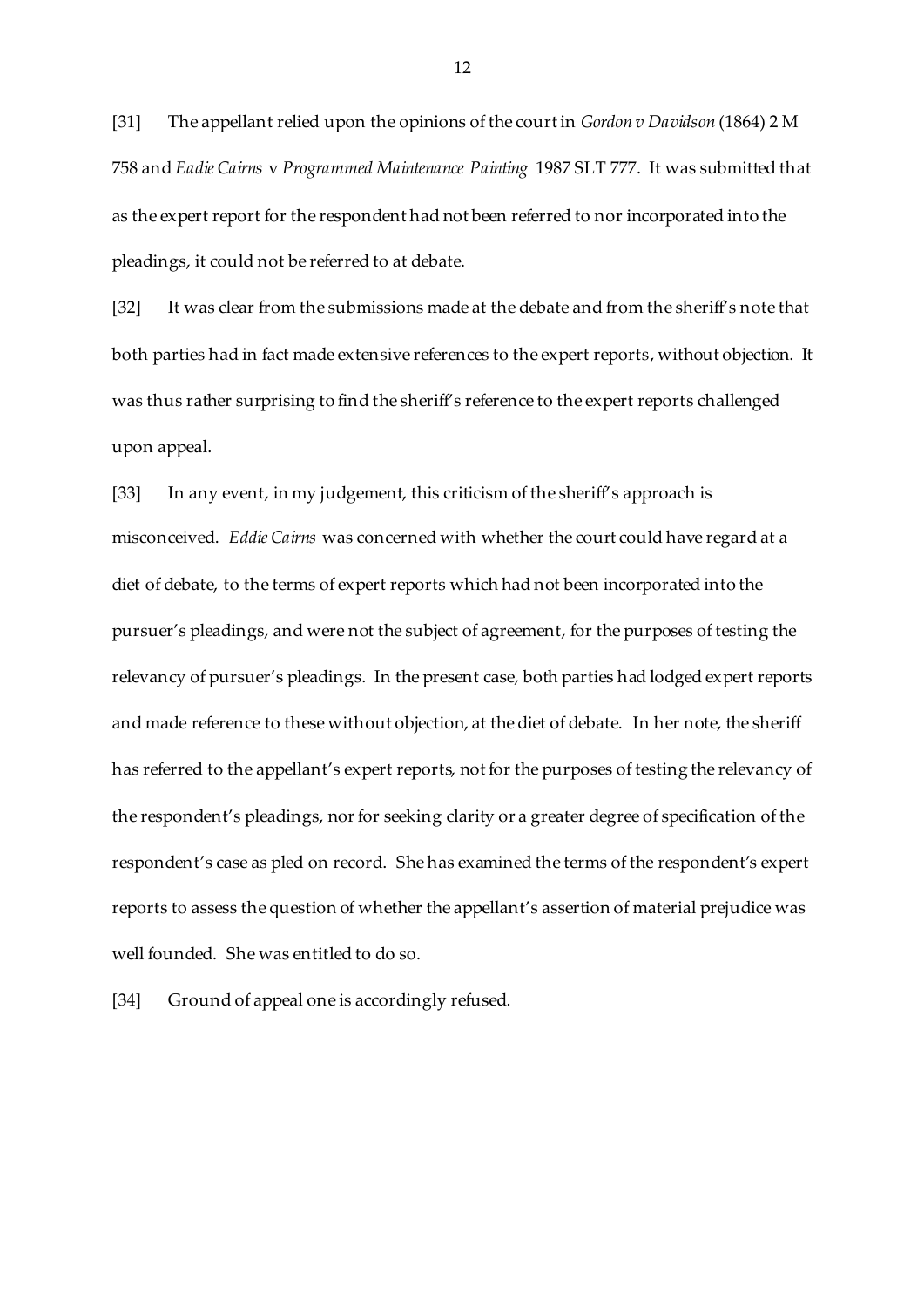## *Ground of appeal 2*

[35] In terms of her third crave, the respondent seeks payment of  $£3,000$  together with judicial interest. The averment which supports that crave is found in Article 10 of condescendence, which is in the following terms:

"The pursuer has suffered loss of use and enjoyment of her car since taking delivery and the sum sued for in [crave 3] is a reasonable estimate of those losses."

[36] At debate, the appellant had argued that this averment was so lacking in material specification that it was irrelevant; the respondent had failed to give fair notice of the amount claimed and the basis of quantification. It would appear that the sheriff had failed to address this attack on the respondent's averments. While this is regrettable, in light of the plethora of pleadings points the sheriff had been asked to determine, the oversight is understandable.

[37] The appellant sought to rely upon the decision of the sheriff court in *Hewer v Brown*  1990 SCLR 548. In that case, the pursuer sought damages related to the loss of use of a high value vehicle. The pursuer had been required to drive a replacement car. The sheriff found the pursuer's averments to be irrelevant as "no specification had been given either as to what the pursuer was seeking to be recompensed for or how said loss so far as it exists can be measured."

[38] As explained above, the degree of specification required will differ according to the circumstances of each case. Unlike the position in *Hewer,* what the appellant seeks recompense for is clear. The period of loss of use is readily ascertainable from the pleadings. The loss of use is clearly related to the inability to tow a caravan, and to the purchase of a high value vehicle which purportedly had a misaligned door and defective paintwork. Quantification of the loss may not be capable of being precisely averred; claims for damages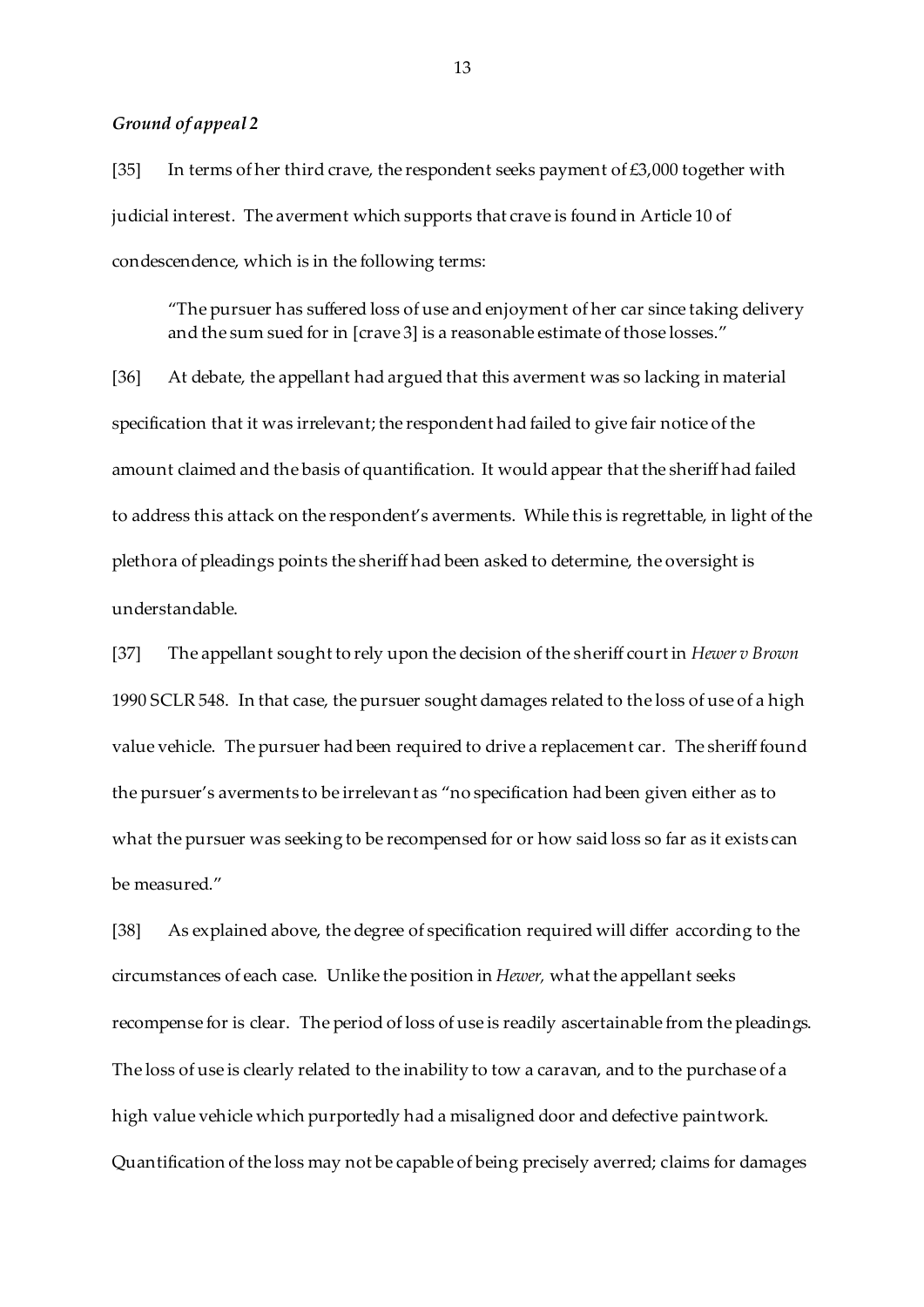arising from the loss of use of amenity in consumer contracts are often stated in general terms. The courts are well accustomed in such cases to putting figures to intangibles in such low value straightforward claims. Counsel for the respondent submitted that what level of damages might be awarded was a mixed issue of fact and law. I agree. The degree of specification provided by the respondent is sufficient to merit enquiry and provide adequate notice to the appellant. The present claim for loss of use and amenity falls into the category of cases described by Lord Mustill in *Ruxley Electronics* v *Forsyth* [1996] AC 344 at page 360; the inability to quantify and precisely measure such claims should not be barrier, if that is what fairness demands.

[39] The appellant also sought to attack the relevancy of the respondent's pleadings by reference to section 20(19) of the Consumer Rights Act 2015. It was submitted that if the respondent had validly rejected the vehicle, she is entitled to a refund subject to a deduction for use, in terms of sections 20(7) and 24(8) of the Act. Her claim for damages does not fall within any of the circumstances envisaged by section 20(19) and as such, the third crave is irrelevant.

[40] This argument was not raised before the sheriff. It was not foreshadowed in the note of appeal. No explanation was provided as to why. In those circumstances, I am not persuaded to exercise my discretion to allow it to be considered on appeal. Had I been so persuaded, I would have had little difficulty in rejecting the appellant's argument. Section 20(19) does not restrict the circumstances in which damages can be claimed. The statutory remedies provided for by the 2015 Act are expressly supplementary to pre-existing rights at common law.

[41] Ground of appeal 2 is refused.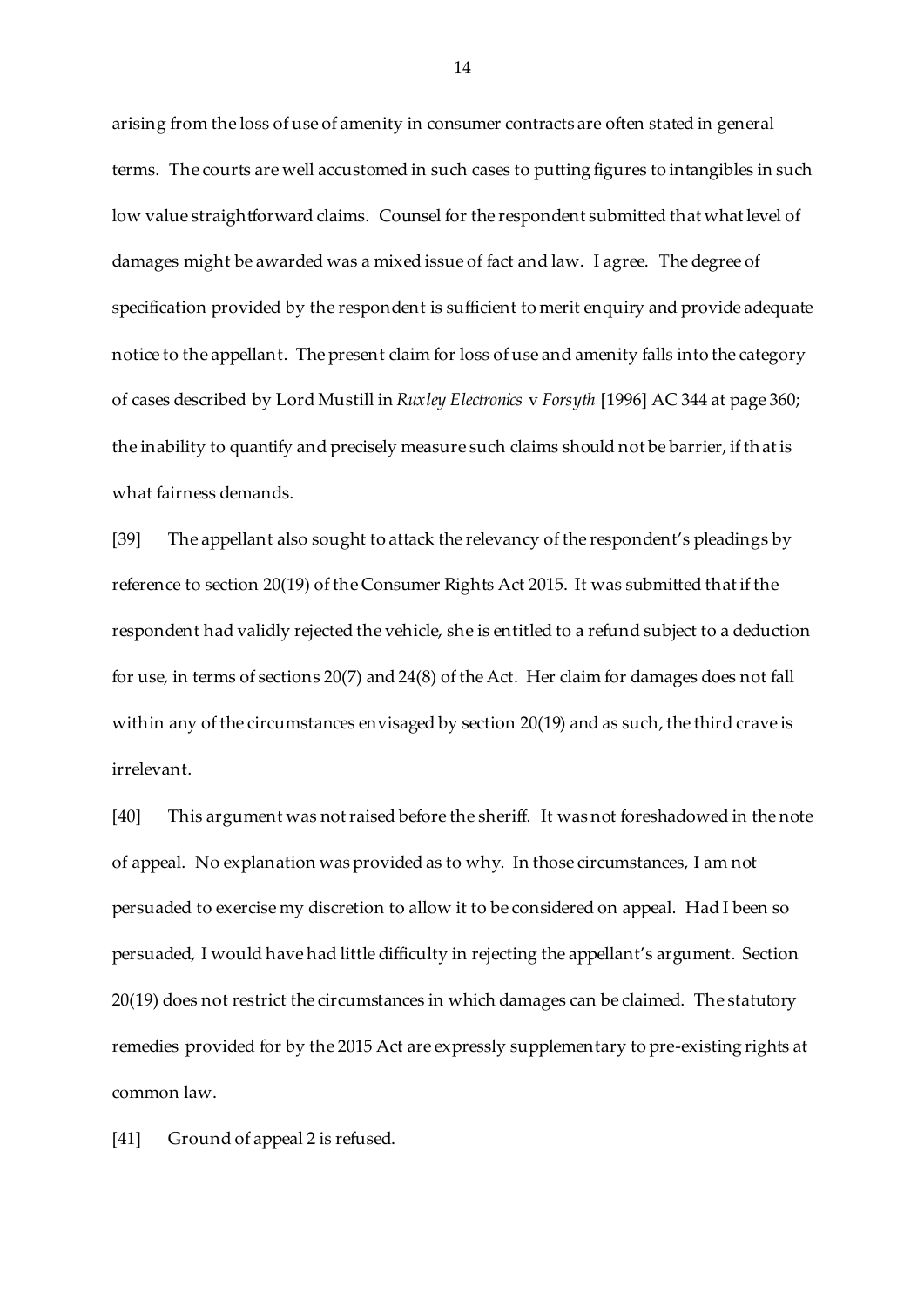## *Ground of appeal 3*

[42] This ground of appeal is refused. The respondent's second plea in law is in the following terms:

"The sums sued for are a reasonable estimate of the pursuer's loss, injury and damages and decree should be granted as craved."

[43] As a general rule, a plea in law should be a distinct legal proposition applicable to the facts averred. A plea in law requires to be read together with the facts averred. In the present case, while the plea in law could be better expressed, it cannot legitimately be said that it fails to give fair notice of the respondent's case in law. It is perfectly clear from reading the respondent's pleadings that the respondent's claim is a contractual one. There is no question of the court or the appellant being required to "look through [the] pursuer's averments and then start to search to find a possible case in law" (*A Kelly Ltd* v *Capital Bank Plc 2004 SLT 483* per Lord Carloway at page 484).

# *Conclusion*

[44] Accordingly, for the reasons stated, I shall refuse the appeal, adhere to the sheriff's interlocutor of 17 August 2021 and remit the cause to the sheriff to proceed as accords. [45] Both parties sought sanction for the employment of junior counsel. In the event that the appeal was refused, counsel for the appellant sought a hearing on the expenses. I shall arrange for the clerk to assign a hearing on the question of the expenses of the appeal, unless parties are able to agree matters.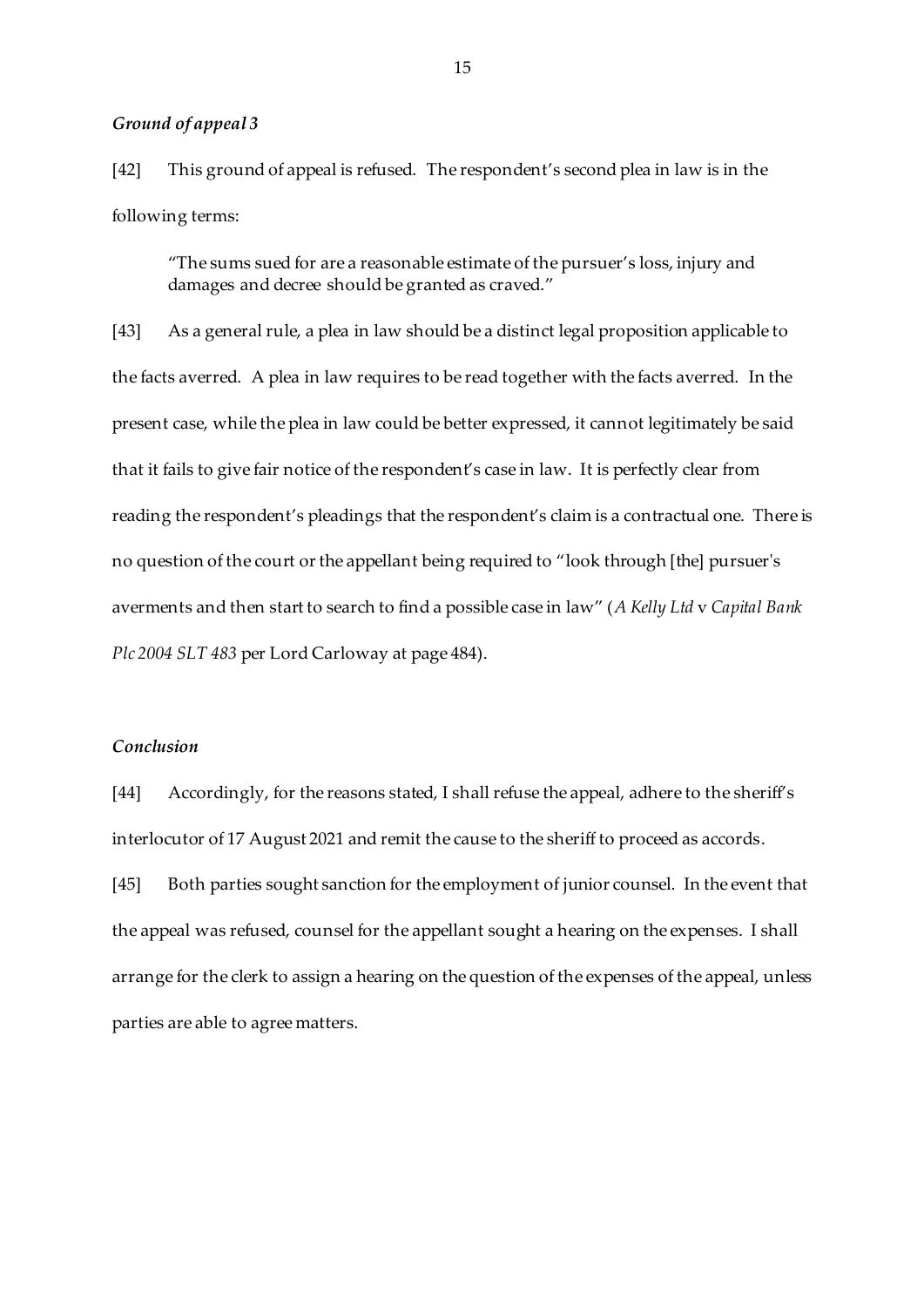## **Postscript**

[46] Counsel for the respondent suggested that lengthy pleadings and technical pleading points were becoming a feature of consumer claims involving the rejection of motor vehicles. If that is the case, those representing parties in such actions should bear in mind the terms of paragraph 9.43 of Macphail (4<sup>th</sup> edition);

"The need for clear, concise and focussed pleadings cannot be over-emphasised. Unsurprisingly, judicial exasperation is commonly expressed when the court is faced with poor pleadings. A regrettable practice of unnecessarily lengthy pleadings which obscure rather than clarify the issues has developed. Such practices are to be avoided. A clear understanding of the principal rules of pleading . . . will equip pleaders to better serve those instructing them, and also assist the court in performing its function."

[47] The respondent has purchased a vehicle which she claims is not fit for purpose. The towbar has a height in operation of 500mm. She claims that the vehicle cannot be used to tow a caravan, the height of the towbar being too high for that purpose. She claims that the vehicle was supplied with various other defects including a mis-aligned door and mismatched paint shades (with which complaints this appeal is not concerned). She seeks to reject the vehicle and claims repayment of the purchase price and other losses. Her claim is a straightforward consumer claim, the likes of which are commonplace in the sheriff courts. Her claim is capable of being articulated and answered in a few brief paragraphs.

[48] Yet, the Record in this action extends to 31 pages. The pleadings are disorganised and simply bewildering. Simple matters, such as the use of a defined term for the vehicle appear to have been incapable of agreement: the respondent refers to the vehicle as "the car" while the appellant refers to the vehicle as "the Used MIG Vehicle".

[49] Article 2 of Condescendence contains the usual averments in relation to jurisdiction, which is admitted. Answer 2 however extends to four and a half pages. It consists of subparagraphs numbered 2.1-2.10 each with its own heading and containing 18 separate